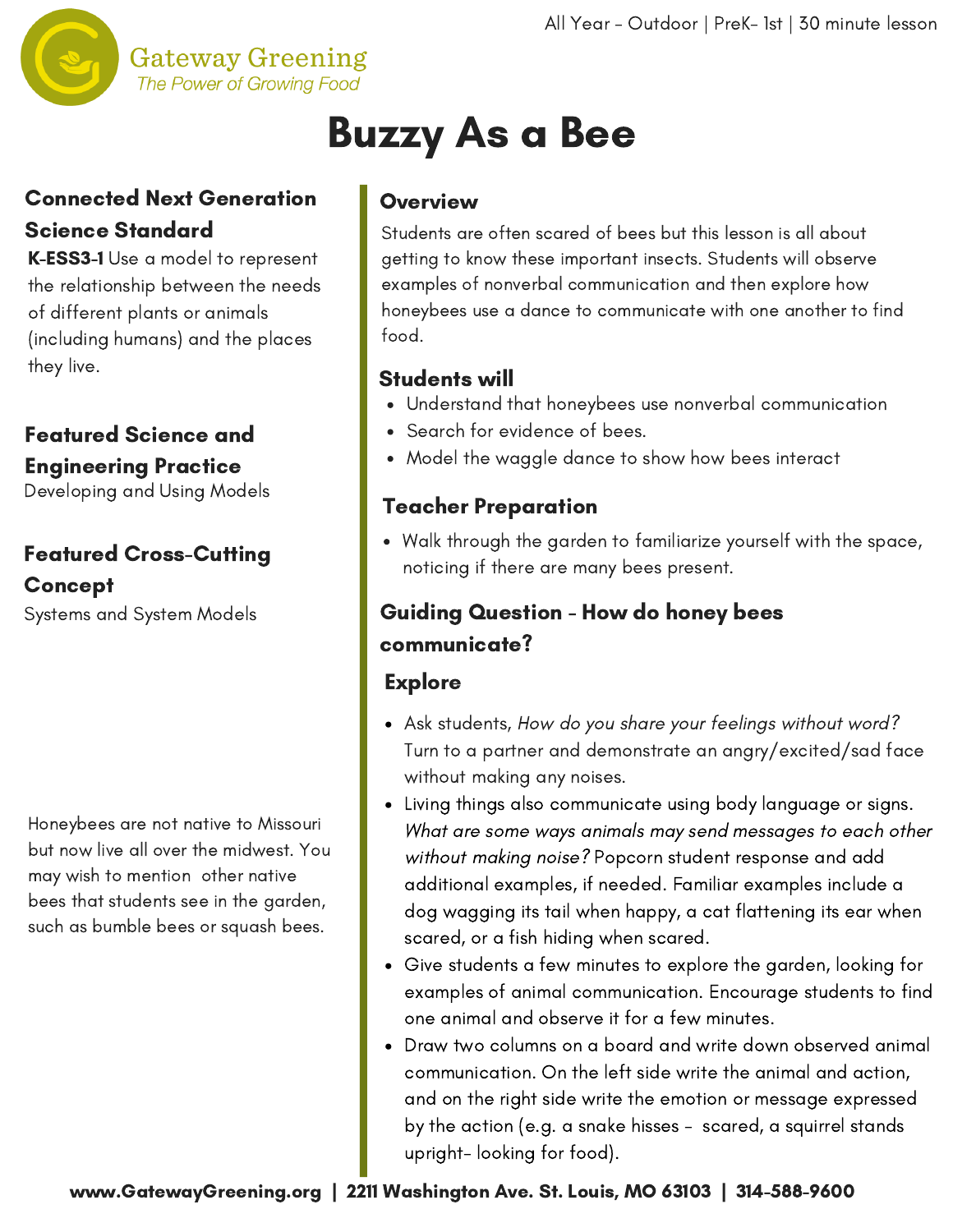

**Gateway Greening** 

# Buzzy As a Bee

### **Materials**

- Teacher small whiteboard, or chalkboard and marker
- Garden journals or paper
- pencils
- Real or fake flower (or other objet to represent the bee's food source)

# **Setting**

- School garden or pollinator garden
- Can be taught at any time of year but more bees will be around in the spring and fall

Depending on student age, add in more **pollination** background when introducing bees. Pollen is the fine, powder produced by a plant and needed in order to reproduce. Many bees eat pollen as a source of protein. **Nectar** is a sweet liquid produced by flowers that bees eat as a sugary snack.

The honeybee waggle dance involves a figure-8 motion, but it may be easier for younger students to do a circle.

Brainstorm and add other garden animal communication the class did not see today

# Digging Deeper

- Bees are an important part of the garden and communicate in many different ways.
- Has anyone ever seen a bee in the garden? What did you notice they were doing? (buzzing, flying)
- When a **honeybee** finds a flower with lots of food, it will gather all it can, then fly back to the hive. It will communicate this message to other bees through a special dance!
- Tell students they are going to learn the honeybee dance, known as the waggle dance. They are going to practice and model how honeybees communicate.
- As you explain the dance, demonstrate the movements and have the students practice with you. The dance has two parts to it, the **motion**, which tells the direction of the food, and the waggle, that tells bees how far the food is.
- Start the dance by moving your hips in a figure-8 or a circular motion (see side note). Emphasize the direction your body is moving (left or right) when going towards the student. That show the direction the food would be. Let the students practice a few times until they understand they must dance, or circle, in the direction that points toward the food.
- Call on a few students to demonstrate their motion and have others guess what direction the food would be.
- Then demonstrate the waggle. Honeybees waggle, by shaking the lower part of their bodies back and forth. The closer the food source, the faster they shake. Model shaking your hips very fast, slowly, and in the middle. Have students practice a few times.
- Call on a few students to demonstrate their waggle and have other students guess if the food is close, in the middle, or far away.